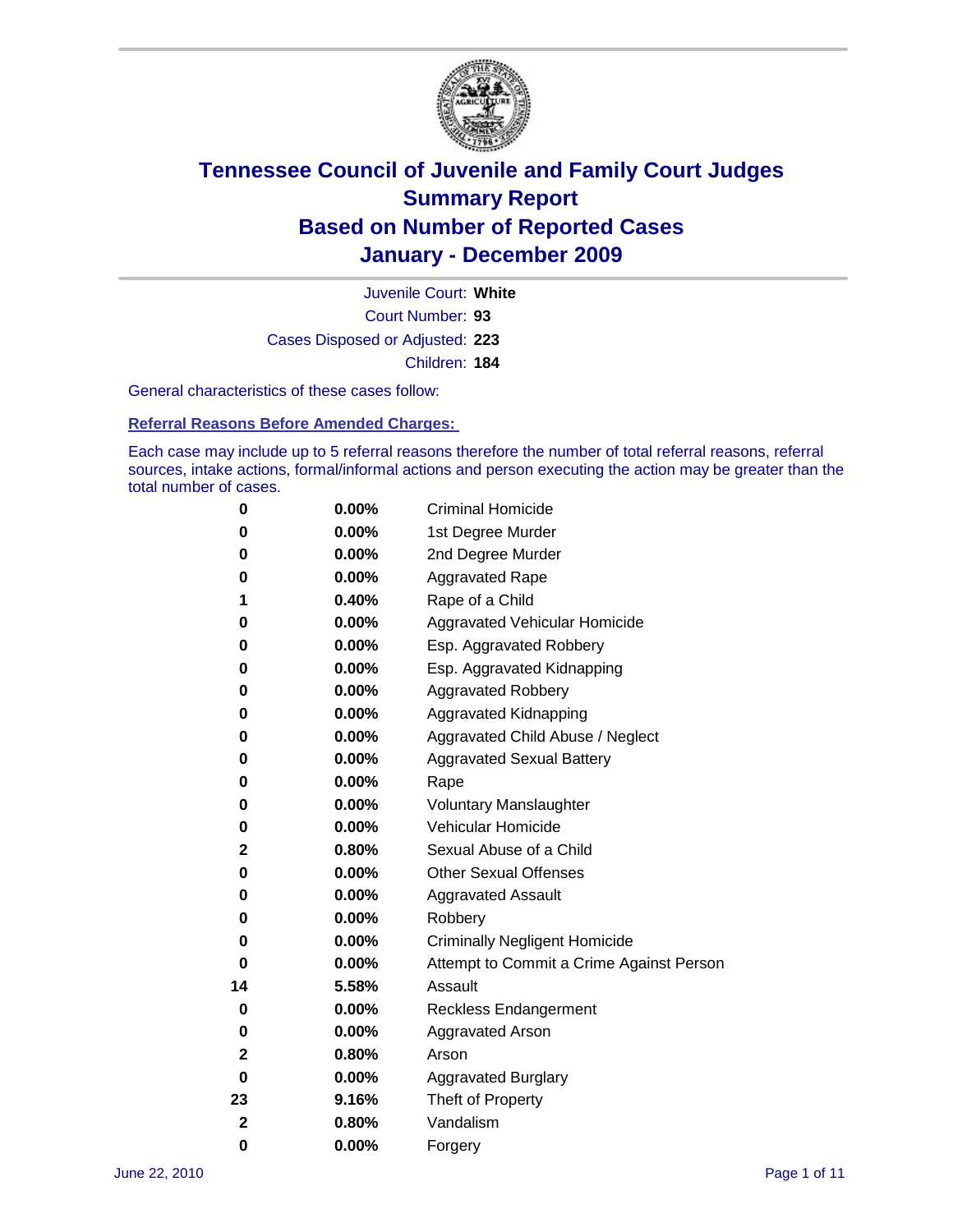

Court Number: **93** Juvenile Court: **White** Cases Disposed or Adjusted: **223** Children: **184**

**Referral Reasons Before Amended Charges:** 

Each case may include up to 5 referral reasons therefore the number of total referral reasons, referral sources, intake actions, formal/informal actions and person executing the action may be greater than the total number of cases.

| 0  | 0.00%  | <b>Worthless Checks</b>                                     |
|----|--------|-------------------------------------------------------------|
| 1  | 0.40%  | Illegal Possession / Fraudulent Use of Credit / Debit Cards |
| 14 | 5.58%  | <b>Burglary</b>                                             |
| 0  | 0.00%  | Unauthorized Use of a Vehicle                               |
| 1  | 0.40%  | <b>Cruelty to Animals</b>                                   |
| 2  | 0.80%  | Sale of Controlled Substances                               |
| 0  | 0.00%  | <b>Other Drug Offenses</b>                                  |
| 14 | 5.58%  | Possession of Controlled Substances                         |
| 0  | 0.00%  | <b>Criminal Attempt</b>                                     |
| 0  | 0.00%  | Carrying Weapons on School Property                         |
| 0  | 0.00%  | Unlawful Carrying / Possession of a Weapon                  |
| 2  | 0.80%  | <b>Evading Arrest</b>                                       |
| 0  | 0.00%  | Escape                                                      |
| 1  | 0.40%  | Driving Under Influence (DUI)                               |
| 6  | 2.39%  | Possession / Consumption of Alcohol                         |
| 1  | 0.40%  | Resisting Stop, Frisk, Halt, Arrest or Search               |
| 0  | 0.00%  | <b>Aggravated Criminal Trespass</b>                         |
| 0  | 0.00%  | Harassment                                                  |
| 1  | 0.40%  | Failure to Appear                                           |
| 0  | 0.00%  | Filing a False Police Report                                |
| 0  | 0.00%  | Criminal Impersonation                                      |
| 2  | 0.80%  | <b>Disorderly Conduct</b>                                   |
| 0  | 0.00%  | <b>Criminal Trespass</b>                                    |
| 2  | 0.80%  | <b>Public Intoxication</b>                                  |
| 0  | 0.00%  | Gambling                                                    |
| 49 | 19.52% | <b>Traffic</b>                                              |
| 0  | 0.00%  | <b>Local Ordinances</b>                                     |
| 3  | 1.20%  | Violation of Wildlife Regulations                           |
| 0  | 0.00%  | Contempt of Court                                           |
| 20 | 7.97%  | Violation of Probation                                      |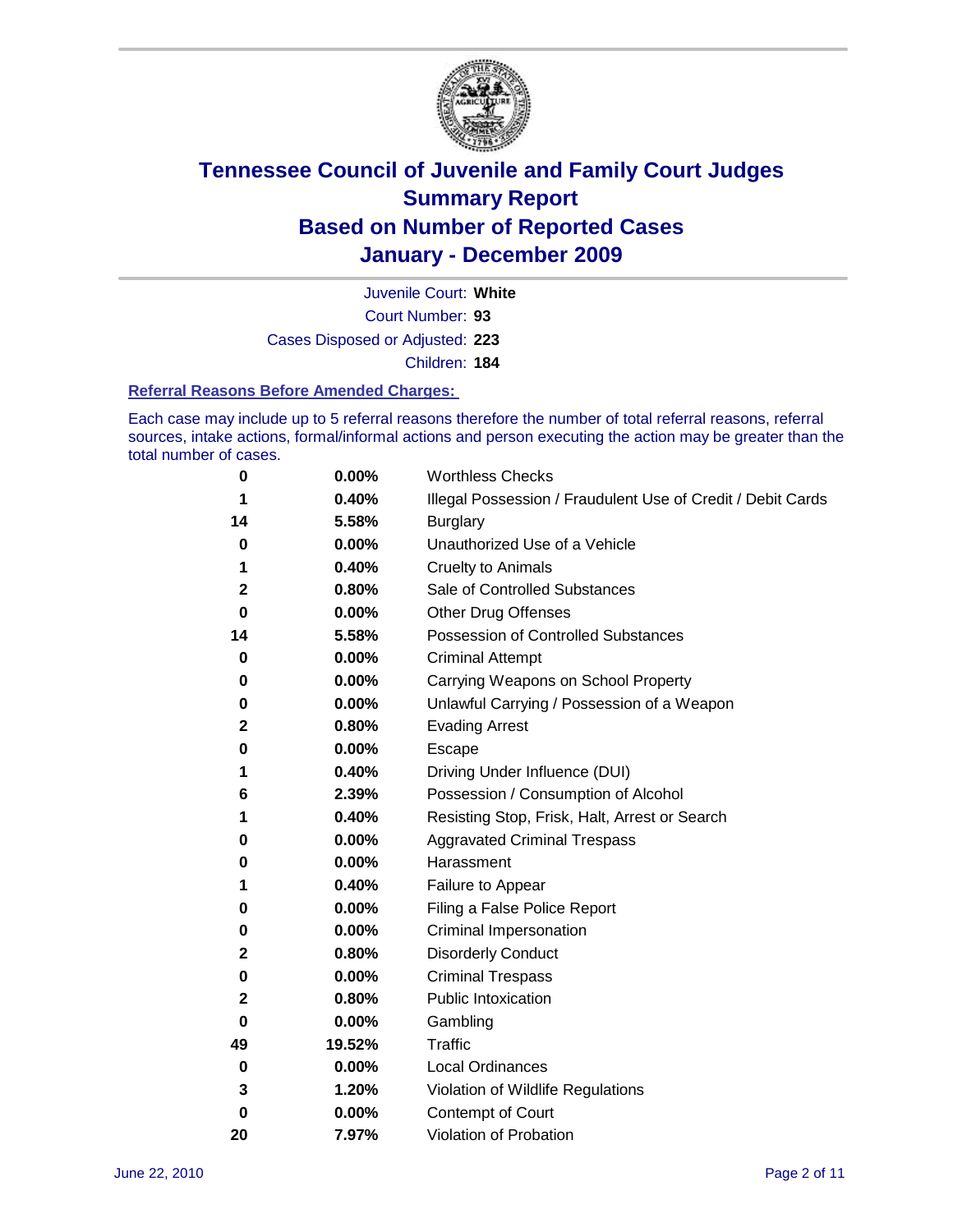

Court Number: **93** Juvenile Court: **White** Cases Disposed or Adjusted: **223** Children: **184**

#### **Referral Reasons Before Amended Charges:**

Each case may include up to 5 referral reasons therefore the number of total referral reasons, referral sources, intake actions, formal/informal actions and person executing the action may be greater than the total number of cases.

| 251          | 100.00%  | <b>Total Referrals</b>                 |
|--------------|----------|----------------------------------------|
| 1            | 0.40%    | Other                                  |
| 0            | 0.00%    | <b>Consent to Marry</b>                |
| 0            | 0.00%    | <b>Request for Medical Treatment</b>   |
| 0            | 0.00%    | <b>Child Support</b>                   |
|              | 0.40%    | Paternity / Legitimation               |
| 0            | 0.00%    | Visitation                             |
| 4            | 1.59%    | Custody                                |
| 0            | 0.00%    | <b>Foster Care Review</b>              |
| 0            | $0.00\%$ | <b>Administrative Review</b>           |
|              | 0.40%    | <b>Judicial Review</b>                 |
| 0            | 0.00%    | Violation of Informal Adjustment       |
| 6            | 2.39%    | <b>Violation of Pretrial Diversion</b> |
| 0            | 0.00%    | Termination of Parental Rights         |
| 15           | 5.98%    | Dependency / Neglect                   |
| $\bf{0}$     | $0.00\%$ | <b>Physically Abused Child</b>         |
| 0            | 0.00%    | Sexually Abused Child                  |
| 0            | 0.00%    | Violation of Curfew                    |
| 5            | 1.99%    | Violation of a Valid Court Order       |
| 31           | 12.35%   | Possession of Tobacco Products         |
| $\mathbf{2}$ | 0.80%    | Out-of-State Runaway                   |
| 6            | 2.39%    | In-State Runaway                       |
| 3            | 1.20%    | Truancy                                |
| 9            | 3.59%    | Unruly Behavior                        |
| 4            | 1.59%    | <b>Violation of Aftercare</b>          |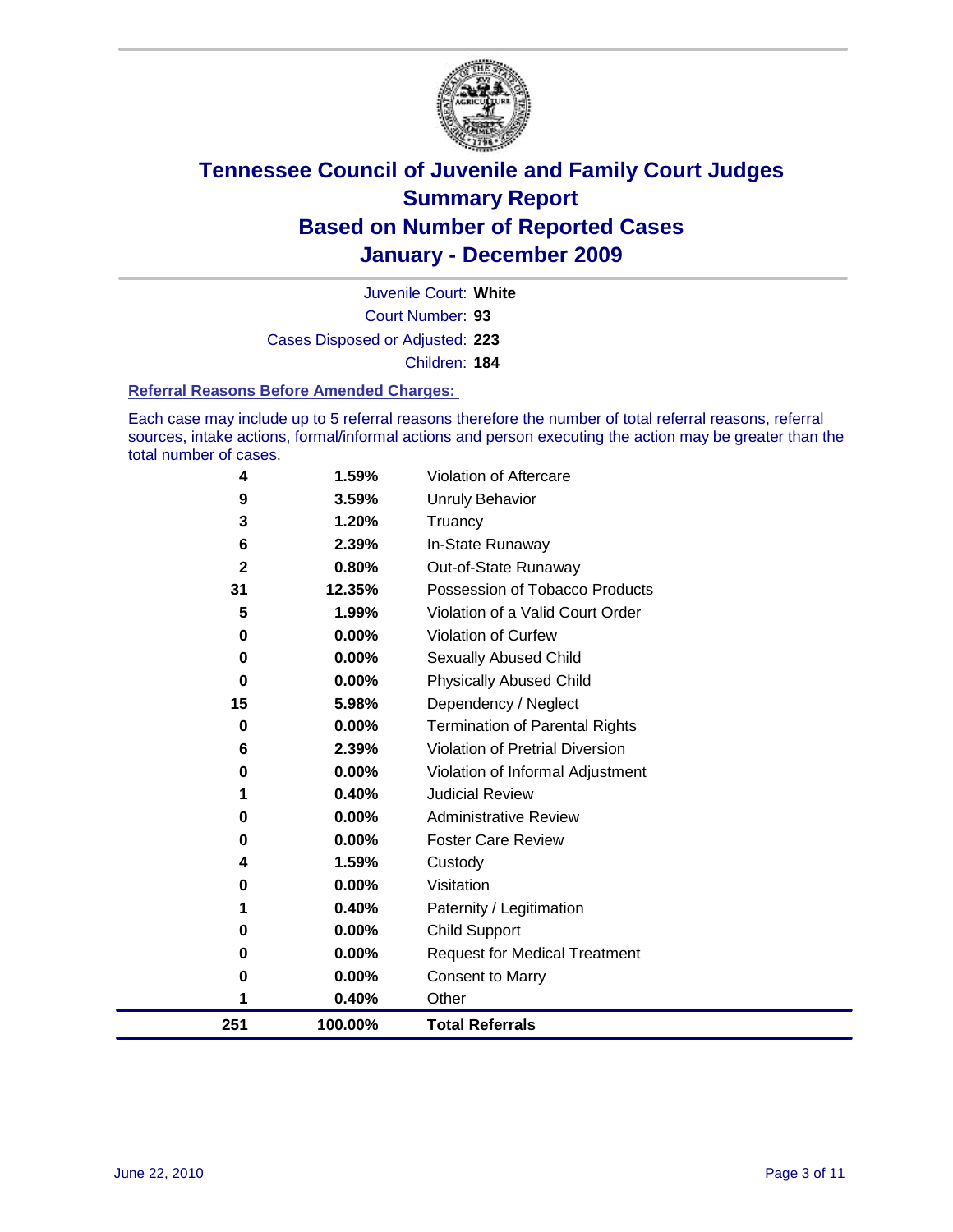

|                            |                                 | Juvenile Court: White             |
|----------------------------|---------------------------------|-----------------------------------|
|                            |                                 | Court Number: 93                  |
|                            | Cases Disposed or Adjusted: 223 |                                   |
|                            |                                 | Children: 184                     |
| <b>Referral Sources: 1</b> |                                 |                                   |
| 123                        | 49.00%                          | Law Enforcement                   |
| 19                         | 7.57%                           | Parents                           |
| $\mathbf{2}$               | 0.80%                           | <b>Relatives</b>                  |
| 0                          | 0.00%                           | Self                              |
| 40                         | 15.94%                          | School                            |
| 0                          | 0.00%                           | <b>CSA</b>                        |
| 44                         | 17.53%                          | <b>DCS</b>                        |
| 3                          | 1.20%                           | <b>Other State Department</b>     |
| 0                          | 0.00%                           | <b>District Attorney's Office</b> |
| 5                          | 1.99%                           | <b>Court Staff</b>                |
| $\bf{0}$                   | 0.00%                           | Social Agency                     |
| $\mathbf{2}$               | 0.80%                           | <b>Other Court</b>                |
| 12                         | 4.78%                           | Victim                            |
| 1                          | 0.40%                           | Child & Parent                    |
| 0                          | 0.00%                           | Hospital                          |
| 0                          | 0.00%                           | Unknown                           |
| $\bf{0}$                   | 0.00%                           | Other                             |
| 251                        | 100.00%                         | <b>Total Referral Sources</b>     |

### **Age of Child at Referral: 2**

| 184 | 100.00%    | <b>Total Child Count</b> |
|-----|------------|--------------------------|
| 0   | 0.00%      | <b>Unknown</b>           |
| 0   | 0.00%      | Ages 19 and Over         |
| 63  | 34.24%     | Ages 17 through 18       |
| 75  | 40.76%     | Ages 15 through 16       |
| 23  | 12.50%     | Ages 13 through 14       |
|     | 3.26%<br>6 | Ages 11 through 12       |
| 17  | 9.24%      | Ages 10 and Under        |
|     |            |                          |

<sup>1</sup> If different than number of Referral Reasons (251), verify accuracy of your court's data.

<sup>2</sup> One child could be counted in multiple categories, verify accuracy of your court's data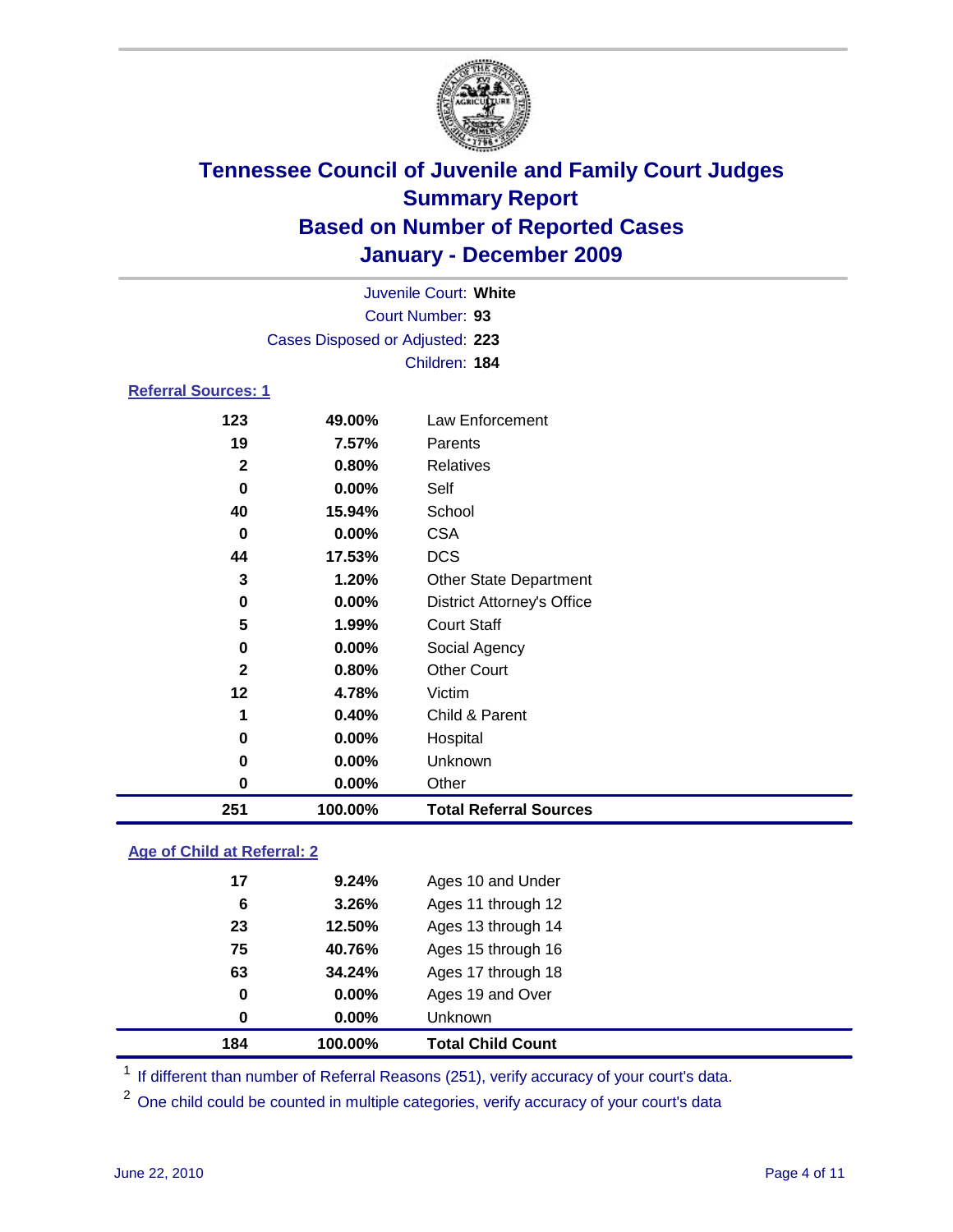

| Juvenile Court: White                   |                                 |                          |  |  |  |
|-----------------------------------------|---------------------------------|--------------------------|--|--|--|
|                                         | Court Number: 93                |                          |  |  |  |
|                                         | Cases Disposed or Adjusted: 223 |                          |  |  |  |
|                                         |                                 | Children: 184            |  |  |  |
| Sex of Child: 1                         |                                 |                          |  |  |  |
| 118                                     | 64.13%                          | Male                     |  |  |  |
| 66                                      | 35.87%                          | Female                   |  |  |  |
| $\mathbf 0$                             | 0.00%                           | Unknown                  |  |  |  |
| 184                                     | 100.00%                         | <b>Total Child Count</b> |  |  |  |
| Race of Child: 1                        |                                 |                          |  |  |  |
| 176                                     | 95.65%                          | White                    |  |  |  |
| $\overline{\mathbf{2}}$                 | 1.09%                           | African American         |  |  |  |
| $\mathbf 0$                             | 0.00%                           | Native American          |  |  |  |
| $\mathbf 0$                             | 0.00%                           | Asian                    |  |  |  |
| 6                                       | 3.26%                           | Mixed                    |  |  |  |
| $\mathbf 0$                             | 0.00%                           | Unknown                  |  |  |  |
| 184                                     | 100.00%                         | <b>Total Child Count</b> |  |  |  |
| <b>Hispanic Origin: 1</b>               |                                 |                          |  |  |  |
| $\mathbf{2}$                            | 1.09%                           | Yes                      |  |  |  |
| 182                                     | 98.91%                          | <b>No</b>                |  |  |  |
| $\mathbf 0$                             | 0.00%                           | Unknown                  |  |  |  |
| 184                                     | 100.00%                         | <b>Total Child Count</b> |  |  |  |
| <b>School Enrollment of Children: 1</b> |                                 |                          |  |  |  |
| 170                                     | 92.39%                          | Yes                      |  |  |  |
| 14                                      | 7.61%                           | No                       |  |  |  |
| $\mathbf 0$                             | 0.00%                           | Unknown                  |  |  |  |
| 184                                     | 100.00%                         | <b>Total Child Count</b> |  |  |  |

One child could be counted in multiple categories, verify accuracy of your court's data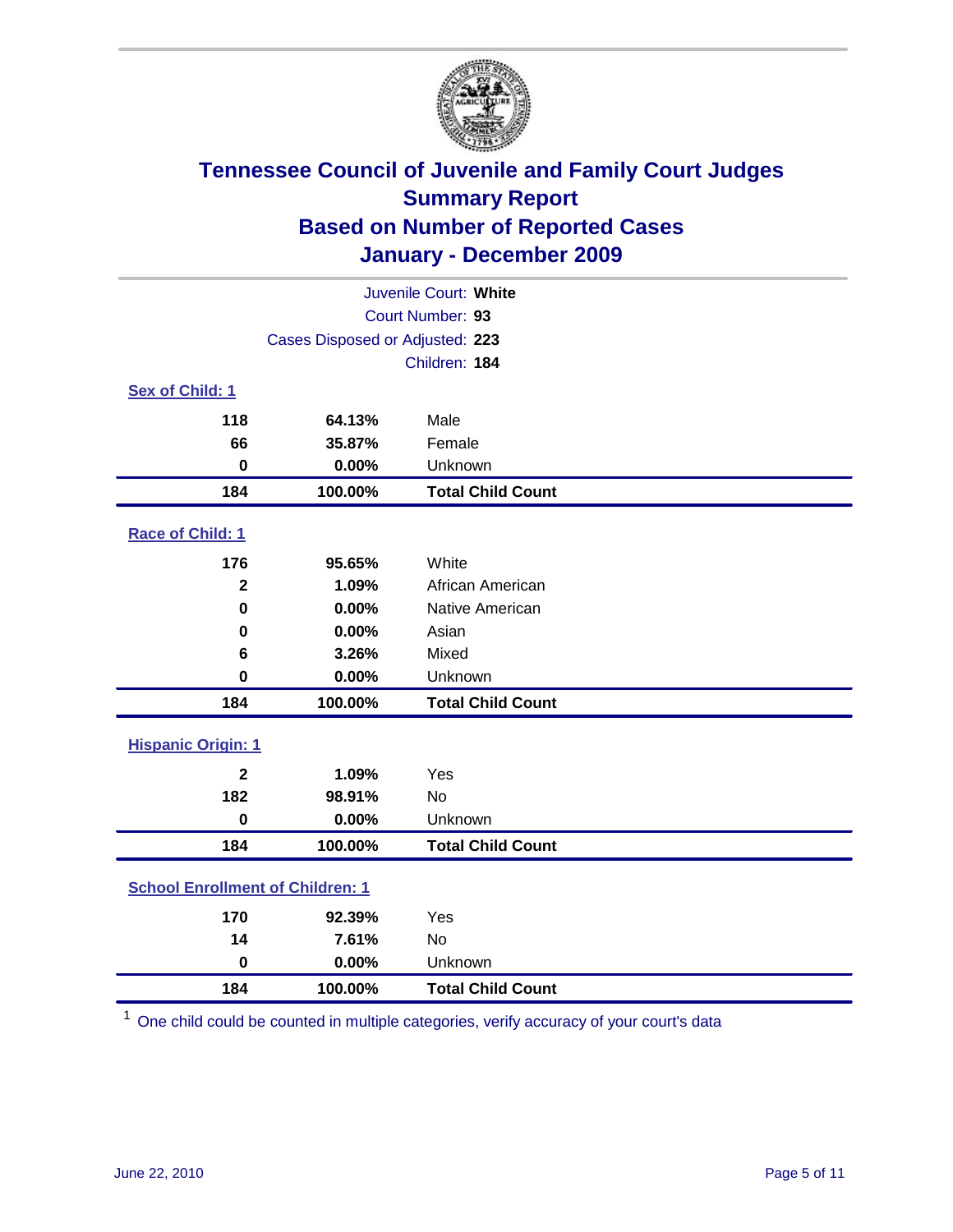

Court Number: **93** Juvenile Court: **White** Cases Disposed or Adjusted: **223** Children: **184**

#### **Living Arrangement of Child at Time of Referral: 1**

| 184 | 100.00%  | <b>Total Child Count</b>     |
|-----|----------|------------------------------|
| 0   | $0.00\%$ | Other                        |
| 0   | $0.00\%$ | Unknown                      |
| 0   | $0.00\%$ | Independent                  |
| 0   | $0.00\%$ | In an Institution            |
| 1   | 0.54%    | In a Residential Center      |
| 0   | 0.00%    | In a Group Home              |
| 5   | 2.72%    | With Foster Family           |
| 9   | 4.89%    | With Adoptive Parents        |
| 12  | $6.52\%$ | <b>With Relatives</b>        |
| 15  | 8.15%    | With Father                  |
| 64  | 34.78%   | With Mother                  |
| 24  | 13.04%   | With Mother and Stepfather   |
| 2   | $1.09\%$ | With Father and Stepmother   |
| 52  | 28.26%   | With Both Biological Parents |
|     |          |                              |

#### **Type of Detention: 2**

| 223 | 100.00%       |                | <b>Total Detention Count</b> |
|-----|---------------|----------------|------------------------------|
|     | 0.45%<br>1    | Other          |                              |
| 218 | 97.76%        |                | Does Not Apply               |
|     | 0<br>$0.00\%$ | <b>Unknown</b> |                              |
|     | 0.00%<br>0    |                | <b>Psychiatric Hospital</b>  |
|     | 0.00%<br>0    |                | Jail - No Separation         |
|     | 0<br>$0.00\%$ |                | Jail - Partial Separation    |
|     | 0<br>$0.00\%$ |                | Jail - Complete Separation   |
|     | 3<br>1.35%    |                | Juvenile Detention Facility  |
|     | 0.45%<br>1    |                | Non-Secure Placement         |
|     |               |                |                              |

<sup>1</sup> One child could be counted in multiple categories, verify accuracy of your court's data

<sup>2</sup> If different than number of Cases (223) verify accuracy of your court's data.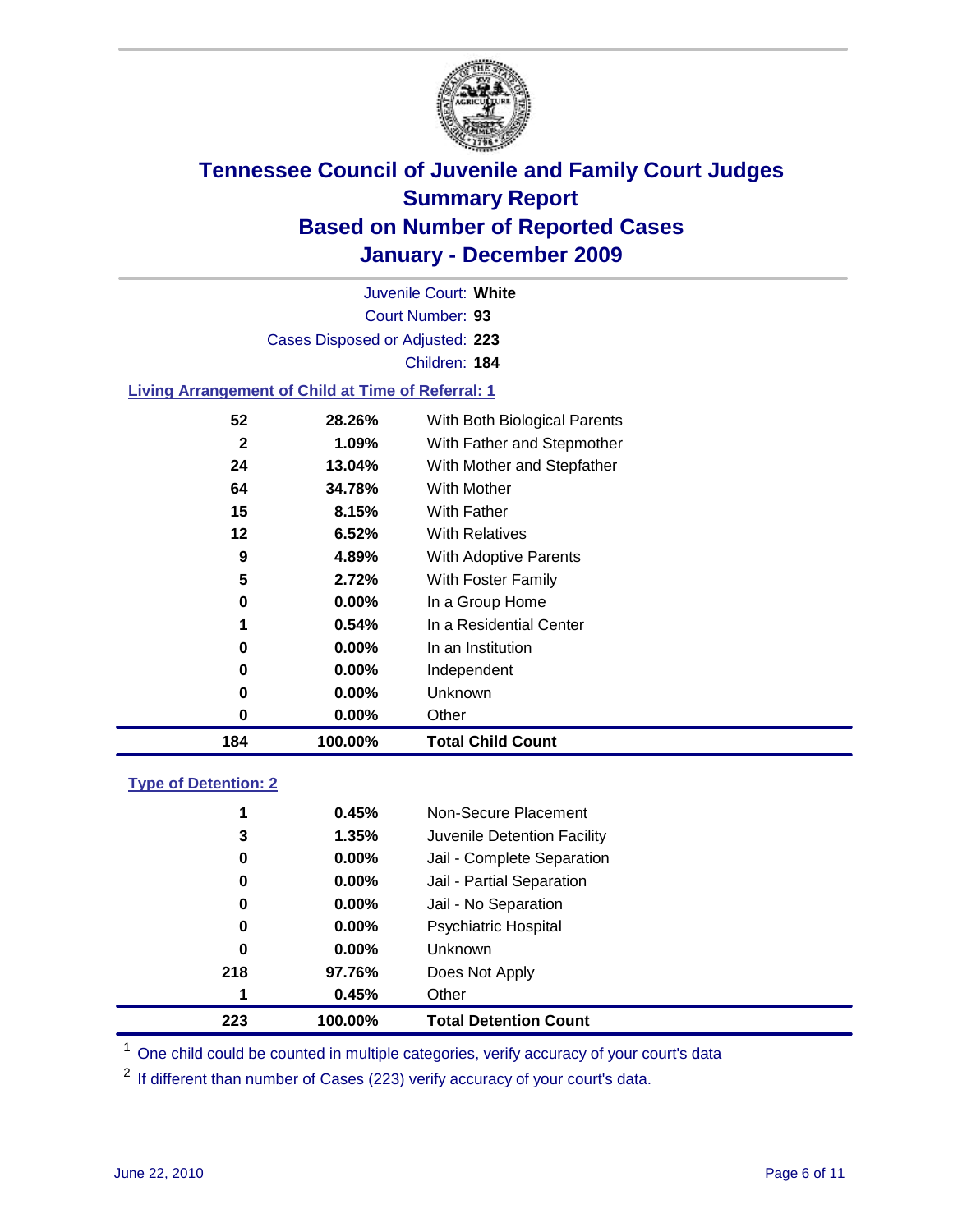

|                                                    | Juvenile Court: White           |                                      |  |  |  |
|----------------------------------------------------|---------------------------------|--------------------------------------|--|--|--|
|                                                    | Court Number: 93                |                                      |  |  |  |
|                                                    | Cases Disposed or Adjusted: 223 |                                      |  |  |  |
|                                                    |                                 | Children: 184                        |  |  |  |
| <b>Placement After Secure Detention Hearing: 1</b> |                                 |                                      |  |  |  |
| 4                                                  | 1.79%                           | Returned to Prior Living Arrangement |  |  |  |
| $\bf{0}$                                           | 0.00%                           | Juvenile Detention Facility          |  |  |  |
| 0                                                  | 0.00%                           | Jail                                 |  |  |  |
| 0                                                  | 0.00%                           | Shelter / Group Home                 |  |  |  |
| 0                                                  | 0.00%                           | Foster Family Home                   |  |  |  |
| 0                                                  | 0.00%                           | Psychiatric Hospital                 |  |  |  |
| 0                                                  | 0.00%                           | Unknown                              |  |  |  |
| 219                                                | 98.21%                          | Does Not Apply                       |  |  |  |
| 0                                                  | $0.00\%$                        | Other                                |  |  |  |
| 223                                                | 100.00%                         | <b>Total Placement Count</b>         |  |  |  |
| <b>Intake Actions: 2</b>                           |                                 |                                      |  |  |  |
|                                                    |                                 |                                      |  |  |  |
| 166                                                | 66.14%                          | <b>Petition Filed</b>                |  |  |  |
| 1                                                  | 0.40%                           | <b>Motion Filed</b>                  |  |  |  |
| 84                                                 | 33.47%                          | <b>Citation Processed</b>            |  |  |  |
| 0                                                  | 0.00%                           | Notification of Paternity Processed  |  |  |  |
| $\bf{0}$                                           | 0.00%                           | Scheduling of Judicial Review        |  |  |  |
| $\bf{0}$                                           | 0.00%                           | Scheduling of Administrative Review  |  |  |  |
| 0                                                  | 0.00%                           | Scheduling of Foster Care Review     |  |  |  |
| 0                                                  | 0.00%                           | Unknown                              |  |  |  |
| 0                                                  | 0.00%                           | Does Not Apply                       |  |  |  |
| $\pmb{0}$                                          | 0.00%                           | Other                                |  |  |  |
| 251                                                | 100.00%                         | <b>Total Intake Count</b>            |  |  |  |

<sup>1</sup> If different than number of Cases (223) verify accuracy of your court's data.

<sup>2</sup> If different than number of Referral Reasons (251), verify accuracy of your court's data.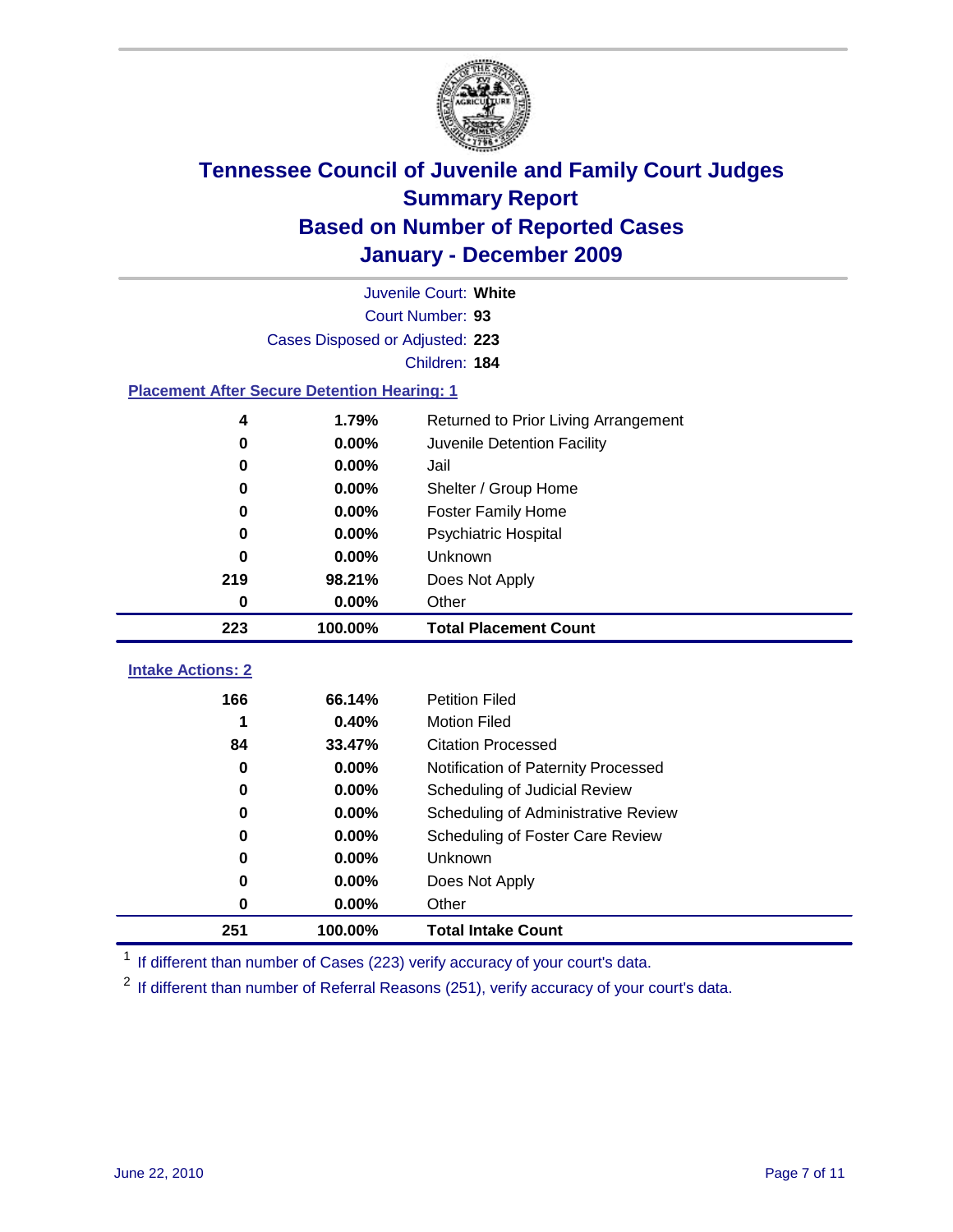

Court Number: **93** Juvenile Court: **White** Cases Disposed or Adjusted: **223** Children: **184**

#### **Last Grade Completed by Child: 1**

| 5                                       | 2.72%   | Too Young for School         |  |
|-----------------------------------------|---------|------------------------------|--|
| $\pmb{0}$                               | 0.00%   | Preschool                    |  |
| $\mathbf 2$                             | 1.09%   | Kindergarten                 |  |
| 3                                       | 1.63%   | 1st Grade                    |  |
| 3                                       | 1.63%   | 2nd Grade                    |  |
| 3                                       | 1.63%   | 3rd Grade                    |  |
| 3                                       | 1.63%   | 4th Grade                    |  |
| 1                                       | 0.54%   | 5th Grade                    |  |
| 8                                       | 4.35%   | 6th Grade                    |  |
| 10                                      | 5.43%   | 7th Grade                    |  |
| 30                                      | 16.30%  | 8th Grade                    |  |
| 54                                      | 29.35%  | 9th Grade                    |  |
| 30                                      | 16.30%  | 10th Grade                   |  |
| 24                                      | 13.04%  | 11th Grade                   |  |
| 5                                       | 2.72%   | 12th Grade                   |  |
| 0                                       | 0.00%   | Non-Graded Special Ed        |  |
| $\mathbf 2$                             | 1.09%   | <b>GED</b>                   |  |
| 0                                       | 0.00%   | Graduated                    |  |
| 0                                       | 0.00%   | <b>Never Attended School</b> |  |
| 1                                       | 0.54%   | Unknown                      |  |
| $\mathbf 0$                             | 0.00%   | Other                        |  |
| 184                                     | 100.00% | <b>Total Child Count</b>     |  |
| <b>Enrolled in Special Education: 1</b> |         |                              |  |

| 184                                       | 100.00%  | <b>Total Child Count</b> |  |  |
|-------------------------------------------|----------|--------------------------|--|--|
| 0                                         | $0.00\%$ | Unknown                  |  |  |
| 171                                       | 92.93%   | No                       |  |  |
| 13                                        | 7.07%    | Yes                      |  |  |
| <u>Lillolled III opecial Luucation. T</u> |          |                          |  |  |

One child could be counted in multiple categories, verify accuracy of your court's data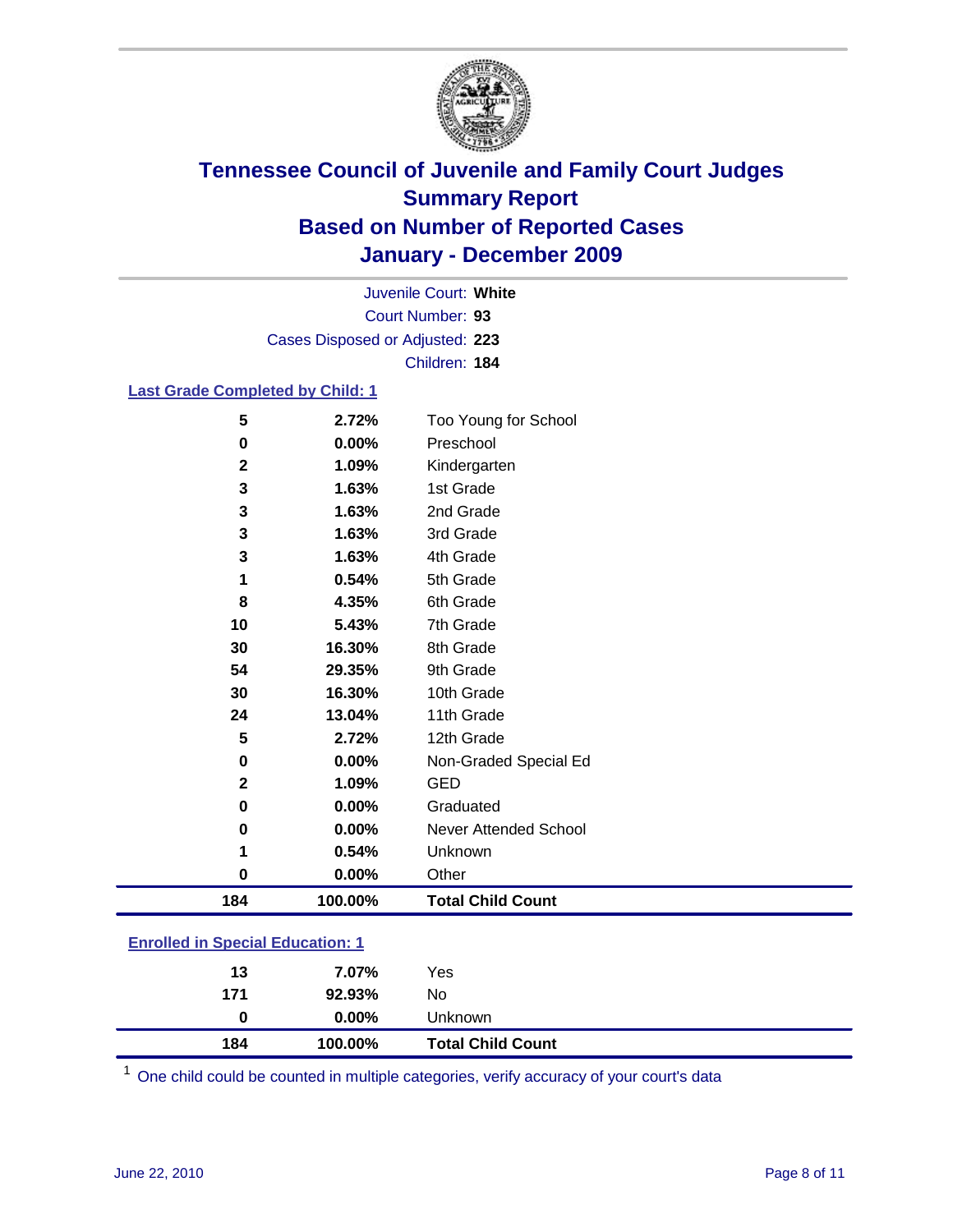

| Juvenile Court: White        |                                 |                           |  |  |
|------------------------------|---------------------------------|---------------------------|--|--|
|                              | Court Number: 93                |                           |  |  |
|                              | Cases Disposed or Adjusted: 223 |                           |  |  |
|                              |                                 | Children: 184             |  |  |
| <b>Action Executed By: 1</b> |                                 |                           |  |  |
| 251                          | 100.00%                         | Judge                     |  |  |
| $\bf{0}$                     | $0.00\%$                        | Referee                   |  |  |
| $\bf{0}$                     | 0.00%                           | <b>YSO</b>                |  |  |
| 0                            | 0.00%                           | Other                     |  |  |
| 0                            | 0.00%                           | Unknown                   |  |  |
| 251                          | 100.00%                         | <b>Total Action Count</b> |  |  |

#### **Formal / Informal Actions: 1**

| 50           | 19.92%   | Dismissed                                        |
|--------------|----------|--------------------------------------------------|
| 0            | $0.00\%$ | Retired / Nolle Prosequi                         |
| 74           | 29.48%   | <b>Complaint Substantiated Delinquent</b>        |
| 71           | 28.29%   | <b>Complaint Substantiated Status Offender</b>   |
| 15           | 5.98%    | <b>Complaint Substantiated Dependent/Neglect</b> |
| 0            | $0.00\%$ | <b>Complaint Substantiated Abused</b>            |
| 0            | $0.00\%$ | <b>Complaint Substantiated Mentally III</b>      |
| $\mathbf{2}$ | 0.80%    | Informal Adjustment                              |
| 30           | 11.95%   | <b>Pretrial Diversion</b>                        |
| 0            | $0.00\%$ | <b>Transfer to Adult Court Hearing</b>           |
| 0            | $0.00\%$ | Charges Cleared by Transfer to Adult Court       |
| 5            | 1.99%    | <b>Special Proceeding</b>                        |
| 1            | 0.40%    | <b>Review Concluded</b>                          |
| 3            | 1.20%    | Case Held Open                                   |
| 0            | $0.00\%$ | Other                                            |
| 0            | $0.00\%$ | <b>Unknown</b>                                   |
| 251          | 100.00%  | <b>Total Action Count</b>                        |

<sup>1</sup> If different than number of Referral Reasons (251), verify accuracy of your court's data.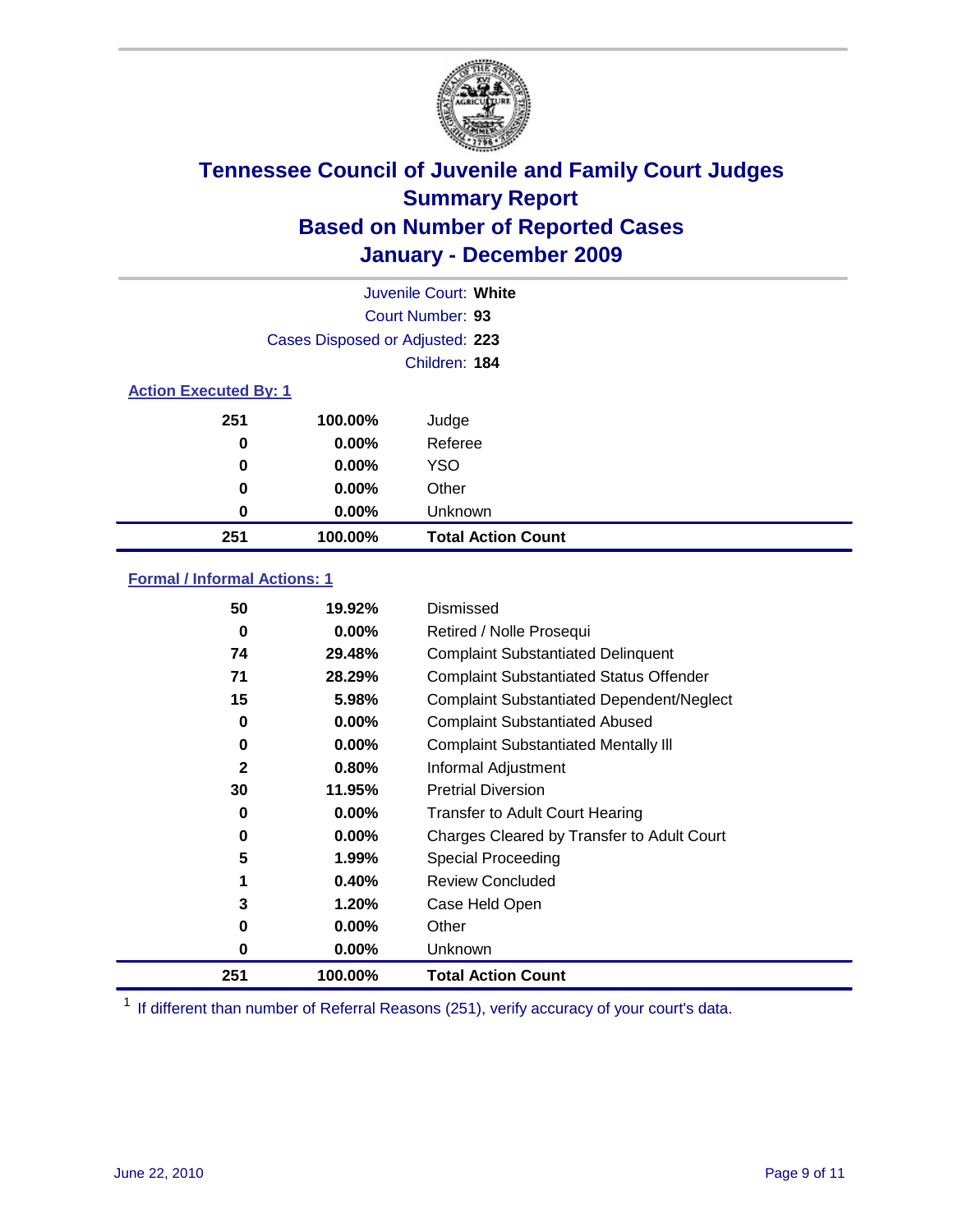

|                       |                                 | Juvenile Court: White                                 |
|-----------------------|---------------------------------|-------------------------------------------------------|
|                       |                                 | Court Number: 93                                      |
|                       | Cases Disposed or Adjusted: 223 |                                                       |
|                       |                                 | Children: 184                                         |
| <b>Case Outcomes:</b> |                                 | There can be multiple outcomes for one child or case. |
| 19                    | 4.03%                           | <b>Case Dismissed</b>                                 |
| 0                     | 0.00%                           | Case Retired or Nolle Prosequi                        |
| 14                    | 2.97%                           | Warned / Counseled                                    |
| 1                     | 0.21%                           | Held Open For Review                                  |
| 6                     | 1.27%                           | Supervision / Probation to Juvenile Court             |
| 0                     | 0.00%                           | <b>Probation to Parents</b>                           |
| 2                     | 0.42%                           | Referral to Another Entity for Supervision / Service  |
| 6                     | 1.27%                           | Referred for Mental Health Counseling                 |
| 24                    | 5.08%                           | Referred for Alcohol and Drug Counseling              |
| 0                     | 0.00%                           | <b>Referred to Alternative School</b>                 |
| 0                     | 0.00%                           | Referred to Private Child Agency                      |
| 15                    | 3.18%                           | Referred to Defensive Driving School                  |
| 0                     | 0.00%                           | Referred to Alcohol Safety School                     |
| 15                    | 3.18%                           | Referred to Juvenile Court Education-Based Program    |
| 5                     | 1.06%                           | Driver's License Held Informally                      |
| 0                     | 0.00%                           | <b>Voluntary Placement with DMHMR</b>                 |
| 0                     | 0.00%                           | <b>Private Mental Health Placement</b>                |
| 0                     | 0.00%                           | <b>Private MR Placement</b>                           |
| 0                     | 0.00%                           | Placement with City/County Agency/Facility            |
| 4                     | 0.85%                           | Placement with Relative / Other Individual            |
| 65                    | 13.77%                          | Fine                                                  |
| 10                    | 2.12%                           | <b>Public Service</b>                                 |
| 12                    | 2.54%                           | Restitution                                           |
| 0                     | 0.00%                           | Runaway Returned                                      |
| 1                     | 0.21%                           | No Contact Order                                      |
| 6                     | 1.27%                           | Injunction Other than No Contact Order                |
| 8                     | 1.69%                           | <b>House Arrest</b>                                   |
| 0                     | 0.00%                           | <b>Court Defined Curfew</b>                           |
| 3                     | 0.64%                           | Dismissed from Informal Adjustment                    |
| 1                     | 0.21%                           | <b>Dismissed from Pretrial Diversion</b>              |
| 0                     | 0.00%                           | <b>Released from Probation</b>                        |
| 0                     | 0.00%                           | <b>Transferred to Adult Court</b>                     |
| 0                     | $0.00\%$                        | <b>DMHMR Involuntary Commitment</b>                   |